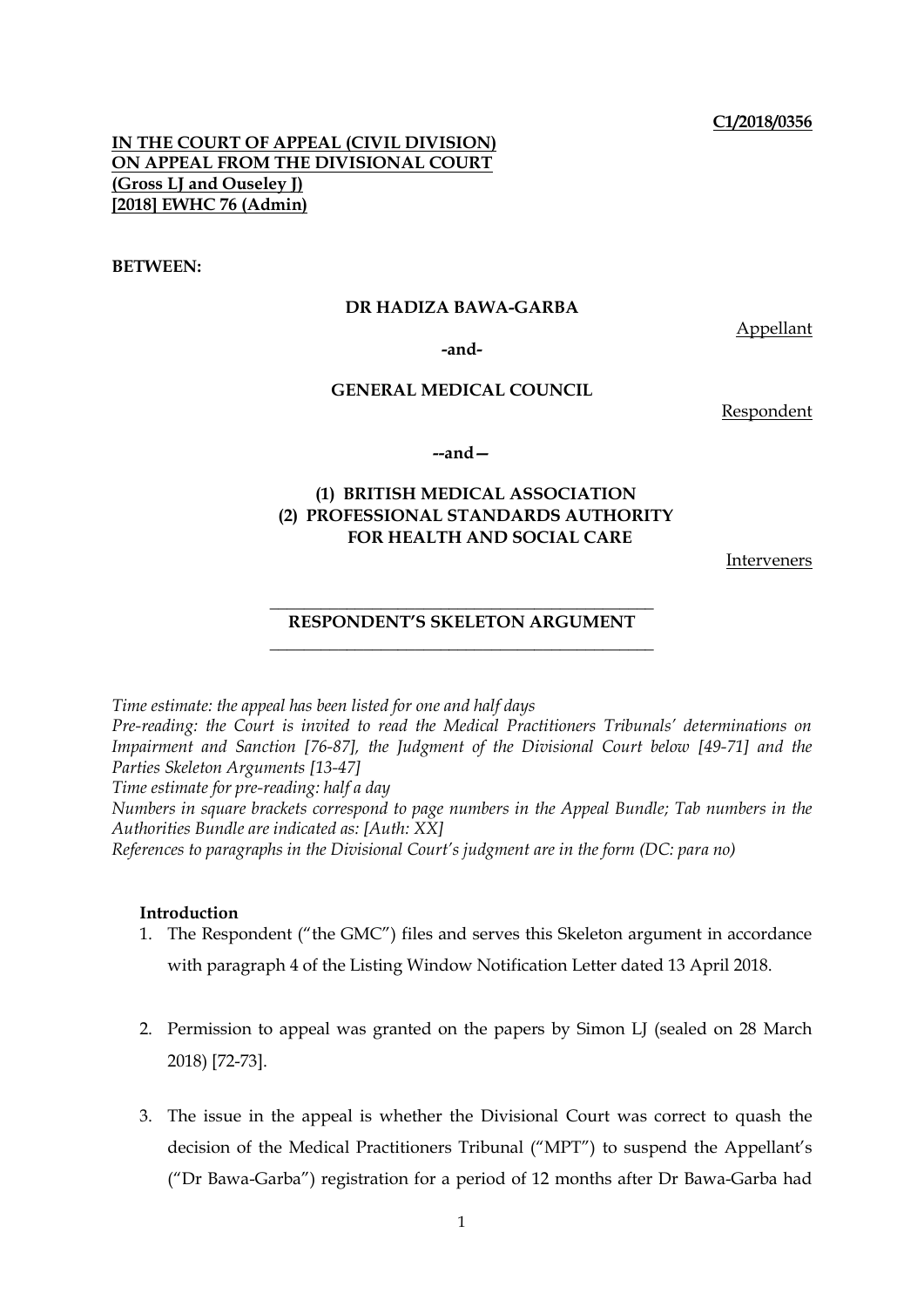been convicted of manslaughter by gross negligence, and to substitute instead the sanction of erasure from the medical register.

- 4. The Skeleton Argument falls into the following parts:
	- (A) Relevant background;
	- (B) Relevant law;
	- (C) Dr Bawa-Garba's grounds of appeal; and
	- (D) The GMC's response to the appeal.

# **(A) Relevant background**

- 5. The MPT hearing in Dr Bawa-Garba's case began on 20 February and concluded on 12-13 June 2017. The allegation against Dr Bawa-Garba was admitted and was that:
	- (1) on 4 November 2015 at Nottingham Crown Court, you were convicted of manslaughter on the grounds of gross negligence; and
	- (2) on 14 December 2015, you were sentenced to 24 months' imprisonment suspended for 24 months.
- 6. The most authoritative account of the background to the MPT hearing appears in the summary of the facts provided by Sir Brian Leveson P in Dr Bawa-Garba's unsuccessful application for permission to appeal against her conviction (Hadiza Bawa-Garba v R [2016] EWCA Crim 1841) [151-161]:
	- *3. Dr Bawa-Garba is a junior doctor specialising in paediatrics. In February 2011, she had recently returned to practice as a Registrar at the Leicester Royal Infirmary Hospital after 14 months of maternity leave. She was employed in the Children's Assessment Unit of the hospital ("the Unit") which was an admissions unit comprising of 15 places (beds and chairs) which would receive patients from Accident and Emergency or from direct referrals by a GP. Its purpose was to assess, diagnose and (if appropriate) then treat children, or to admit them onto a ward or to the Paediatric Intensive Care Unit as necessary.*
	- *4. The case concerns the care and treatment received by Jack Adcock, a six year old boy (born on 15 July 2004) who was diagnosed from birth with Downs Syndrome (Trisomy 21). As a baby, he was treated for a bowel abnormality and a "hole in the heart" which required surgery as a result of which he required long-term*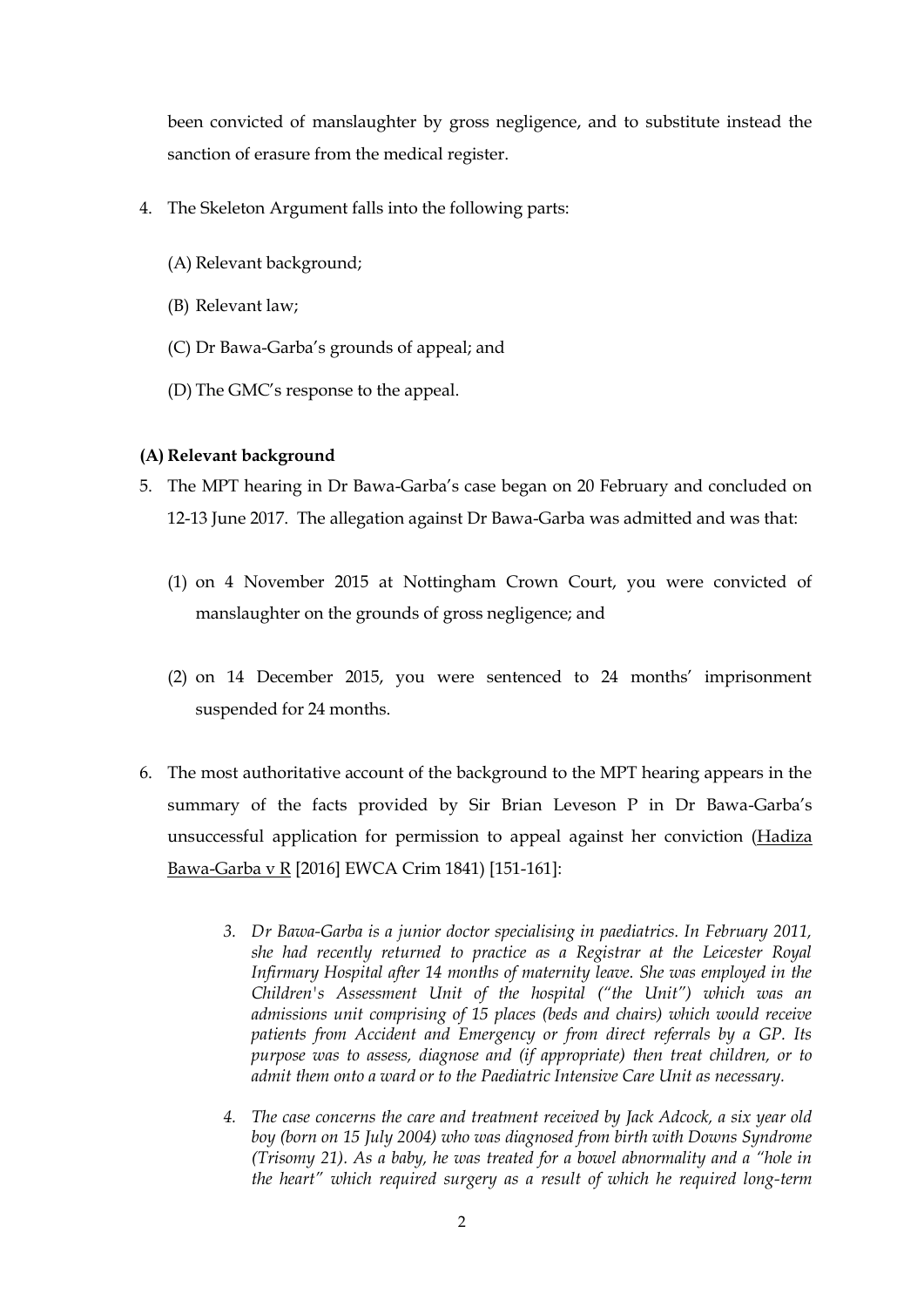*medication called enalapril and he was more susceptible to coughs, colds and resulting breathlessness. In the past Jack had required antibiotics for throat and chest infections, including one hospital admission for pneumonia. However, he was well supported by a close family, local doctors and learning support assistants and he was a thriving little boy, who attended a mainstream pre-school nursery and then a local primary school. He enjoyed playing with his younger sister and was a popular and energetic child.* 

- *5. On Friday 18 February 2011, Jack's mother, Nicola Adcock, together with his grandmother, took Jack to see his GP, Dr Dhillon. Jack had been very unwell throughout the night and had not been himself the day before at school. The GP was also very concerned and he decided that Jack should be admitted to hospital immediately. Jack presented with dehydration caused by vomiting and diarrhoea and his breathing was shallow and his lips were slightly blue.*
- *6. When Jack arrived and was admitted to the Unit at about 10.15 am, he was unresponsive and limp. He was seen by Sister Taylor, who immediately asked that he be assessed by the applicant, then the most senior junior doctor on duty. For the following 8-9 hours, he was in the Unit, under the care of three members of staff; at about 7.00 pm, he was transferred to a ward. During his time at the Unit, he was initially treated for acute gastro-enteritis (a stomach bug) and dehydration. After an x-ray he was subsequently treated for a chest infection (pneumonia) with antibiotics. The responsible staff were Dr Bawa-Garba and her two co-accused [Nurse Isabel Amaro and Ward Sister Theresa Taylor].*
- *7. In fact, when Jack was admitted to hospital, he was suffering from pneumonia (a Group A Streptococcal infection, also referred to as a "GAS" infection) which caused his body to go into septic shock. The sepsis resulted in organ failure and, at 7.45 pm, caused his heart to fail. Despite efforts to resuscitate him (which were initially hampered by the mistaken belief that Jack was a child in the "do not resuscitate" or DNR category), at 9.20 pm, Jack died.*
- 7. In the Divisional Court, Ouseley J quotes further from the Court of Appeal's judgment (DC: 2).
- 8. The prosecution in the criminal case relied on a substantial number of failings by Dr Bawa-Garba which were said to have contributed to the death of Jack Adcock. They included:
	- Dr Bawa-Garba's initial and hasty assessment of Jack (at about 10.45-11am) after receiving the results of blood tests which ignored obvious clinical findings and symptoms; and
	- her subsequent consultations and the reassessment of Jack's condition, in particular, that she: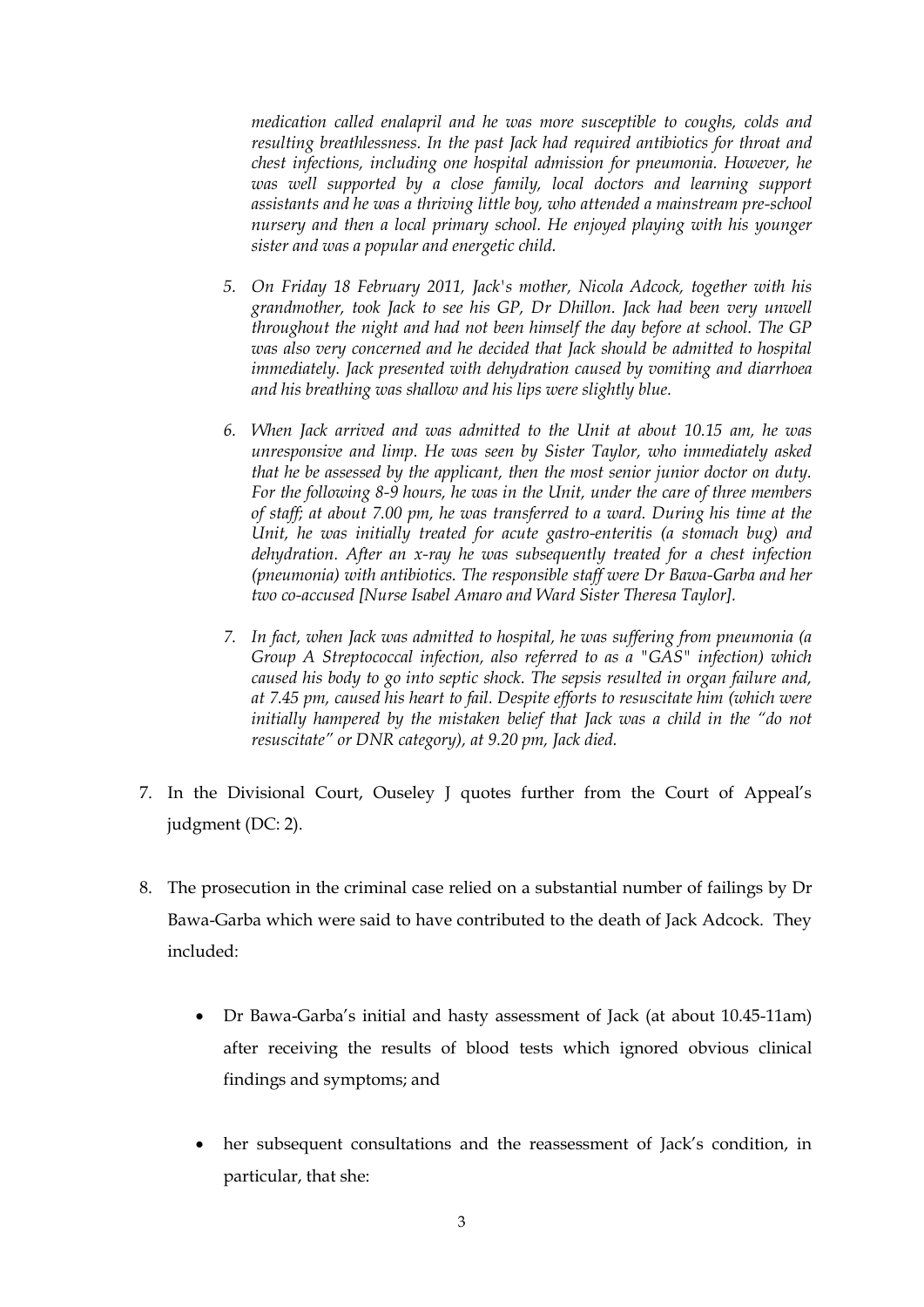- o did not properly review a chest x-ray taken at 12.01 pm which would have confirmed pneumonia much earlier;
- o at 12.12 pm, did not obtain enough blood from Jack to properly repeat the blood gas test and that the results she did obtain were, in any event, clearly abnormal but she then failed to act upon them;
- o failed to make proper clinical notes recording times of treatments and assessments;
- o failed to ensure that Jack was given appropriate antibiotics timeously (more particularly, until four hours after the x-ray); and
- o failed to obtain the results from the blood tests she ordered on her initial examination until about 4.15 pm and then failed properly to act on the obvious clinical findings and markedly increased test results. These results indicated both infection and organ failure from septic shock (CRP measurement of proteins in the blood indicative of infection, along with creatinine and urea measurements both indicative of kidney failure).
- 9. In his sentencing remarks at Nottingham Crown Court [176], Nicol J said:

*I turn to the mitigation which has been extremely capably advanced by your counsel. Hadiza Bawa-Garba, you were 35 at the time of this offence. You had wished to become a doctor since the age of 13. Medicine was your vocation. As a result of this offence, your career as a doctor will be over.*

10. In rejecting her application for permission to appeal, the Court of Appeal referred (at [36]) to the "truly exceptional degree of negligence which must be established" if gross negligence manslaughter is to be made out  $(R v$  Sellu [2016] EWCA Crim 1716 [Auth: 18]). The Court of Appeal found that Nicol J had directed the jury appropriately.

# The MPT's decision

- 11. The MPT concluded that a finding of impairment was required to maintain public confidence and proper standards in the profession [79-80]. However, the MPT went on to impose a 12-month suspension (with a review) as sanction. In rejecting erasure, the MPT had regard to the following mitigating factors (at para 18 [83]):
	- *Other than this matter, you have an unblemished record as a doctor*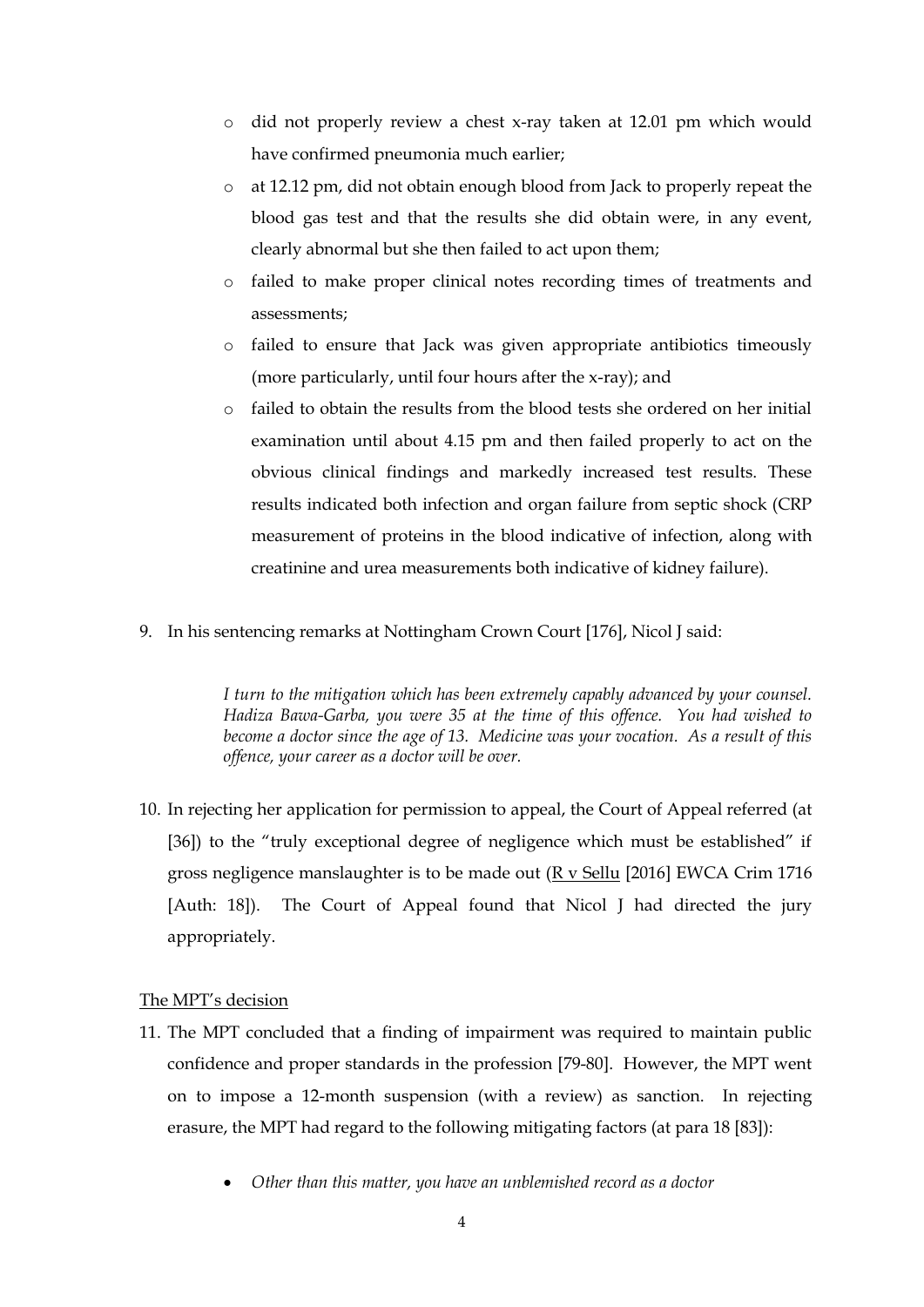- *You were of good character prior to your offence*
- *You remained employed by the Trust up until your conviction in 2015*
- *There is no evidence of any concerns being raised regarding your clinical competency before or after your offence*
- *The length of time which has passed since your offence*
- *Before the events of 18 February 2011, you had recently returned from maternity leave and whilst you had completed some on-call shifts, this was your first shift in an acute setting*
- *On the day in question, you were covering the CAU, the emergency department and the ward*
- *The multiple systemic failures identified in the Trust investigation following the events of 18 February 2011*
- *There is no evidence to suggest that your actions on 18 February 2011 were deliberate or reckless.*
- 12. The MPT expanded on the failures at the hospital at para 28 [84-85]:

*The Tribunal had regard to the oral evidence of Dr Cusack, who stated that following the events of 18 February 2011, a Trust investigation was carried out which highlighted multiple systemic failures which existed at the time of these events. These included failings on the part of the nurses and consultants, medical and nursing staff shortages, IT system failures which led to abnormal laboratory test results not being highlighted, the deficiencies in handover, accessibility of the data at the bedside, and the absence of a mechanism for an automatic consultant review. The Tribunal therefore determined that whilst your actions fell far short of the standards expected and were a causative factor in the early death of Patient A, they took place in the context of wider failings.*

13. The MPT concluded at para 32 [85]:

*. . . that public confidence in the profession would not be undermined by a lesser sanction; your actions were neither deliberate nor reckless. Although your actions resulted in the early death of Patient A, you do not present a continuing risk to patients. The Tribunal did not consider that your failings are irremediable; indeed it has already found that you have remedied them.* 

## The GMC's appeal to the Divisional Court

14. The GMC appealed to the Administrative Court under s. 40A of the Medical Act 1983 ("the 1983 Act") on the ground that the sanction of suspension was insufficient to protect the public as defined in s. 40A(3)-(4) of the 1983 Act [88-116]. The Divisional Court allowed the GMC's appeal and substituted the sanction of erasure.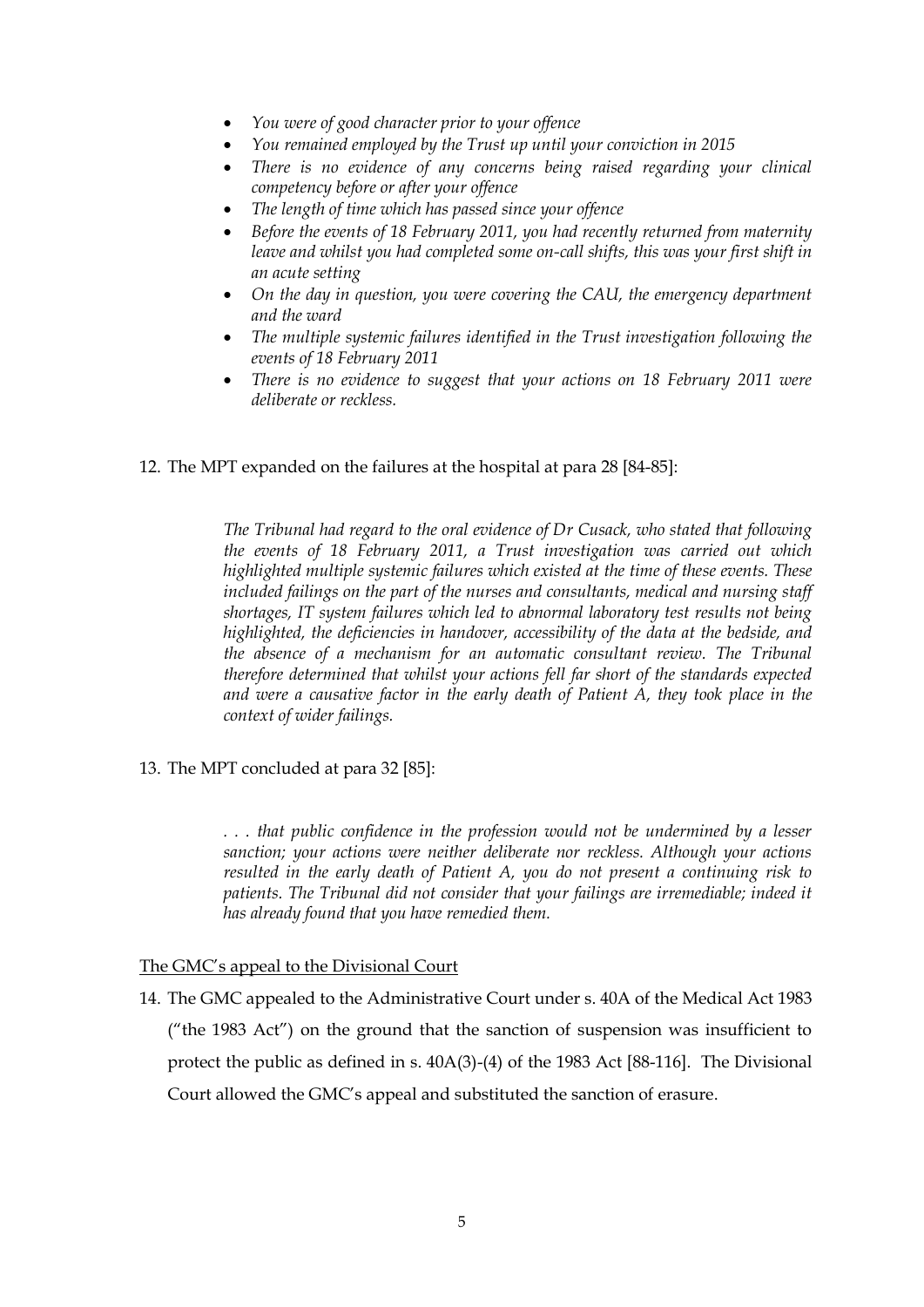#### **(B) Relevant law**

15. Section 1 of the 1983 Act provides (as relevant) [Auth: 1]:

*(1A) The over-arching objective of the General Medical Council in exercising their functions is the protection of the public.*

*(1B) The pursuit by the General Medical Council of their over-arching objective involves the pursuit of the following objectives—*

*(a) to protect, promote and maintain the health, safety and well-being of the public,*

*(b) to promote and maintain public confidence in the medical profession, and (c) to promote and maintain proper professional standards and conduct for* 

*members of that profession.*

#### 16. Section 40A of the 1983 Act provides (as relevant):

*(1) This section applies to any of the following decisions by a Medical Practitioners Tribunal—*

*(a) a decision under section 35D giving— (i) a direction for suspension, including a direction extending a period of suspension;*

*. . .* 

*(2) A decision to which this section applies is referred to below as a "relevant decision".*

*(3) The General Council may appeal against a relevant decision to the relevant court if they consider that the decision is not sufficient (whether as to a finding or a penalty or both) for the protection of the public.*

*(4) Consideration of whether a decision is sufficient for the protection of the public involves consideration of whether it is sufficient—*

*(a) to protect the health, safety and well-being of the public;*

*(b) to maintain public confidence in the medical profession; and*

*(c) to maintain proper professional standards and conduct for members of that profession.*

. . .

*(6) On an appeal under this section, the court may—*

*(a) dismiss the appeal;*

*(b) allow the appeal and quash the relevant decision;*

*(c) substitute for the relevant decision any other decision which could have been made by the Tribunal; or*

*(d) remit the case to the MPTS for them to arrange for a Medical Practitioners Tribunal to dispose of the case in accordance with the directions of the court,*

*and may make such order as to costs . . . as it thinks fit.*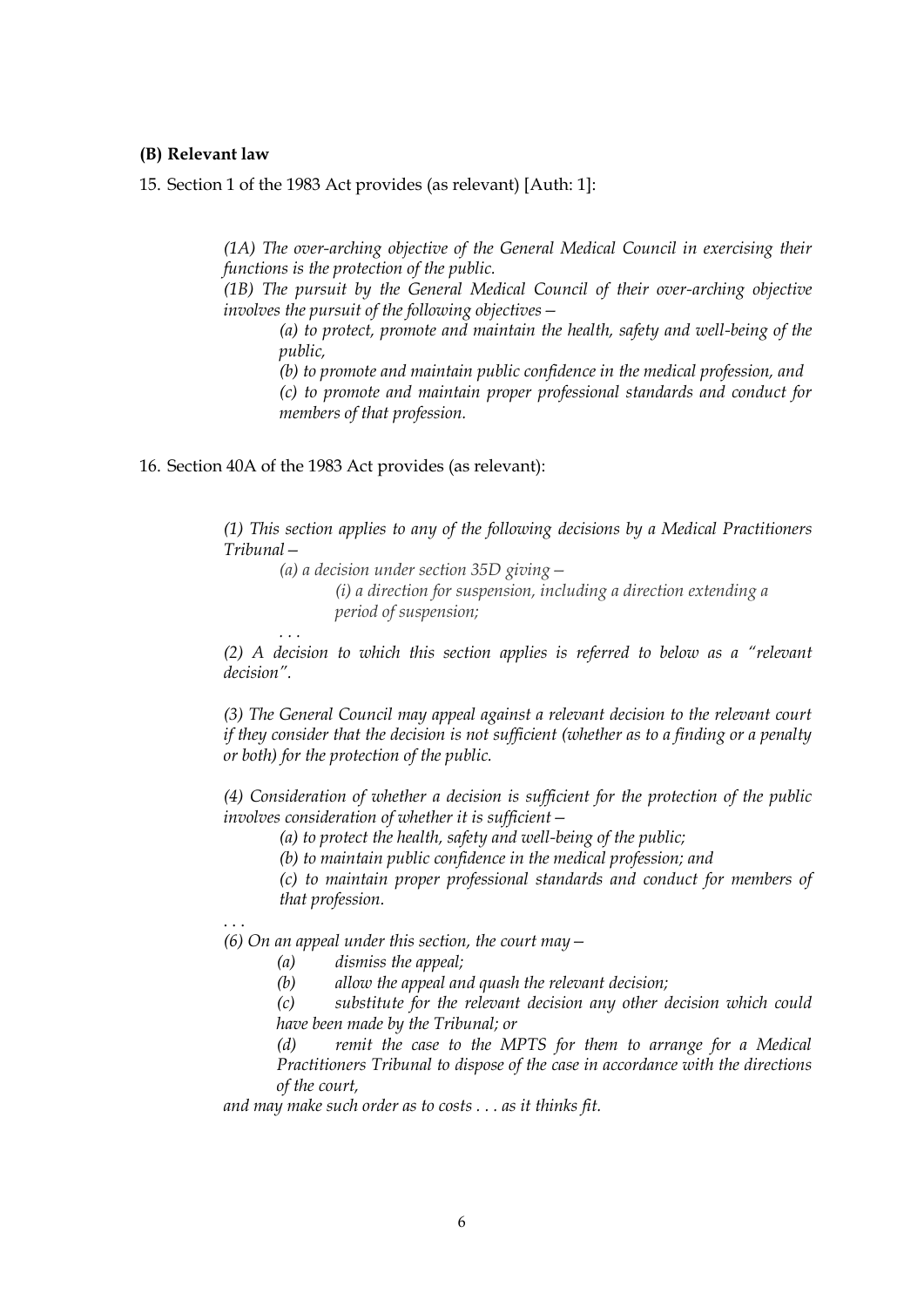17. Rule  $34(3)$  & (5) of the General Medical Council (Fitness to Practise) Rules Order of Council 2004 ("2004 Rules") [Auth: 2] provide:

> *Production of a certificate purporting to be under the hand of a competent officer of a Court in the United Kingdom or overseas that a person has been convicted of a criminal offence or, in Scotland, an extract conviction, shall be conclusive evidence of the offence committed.*

> *The only evidence which may be adduced by the practitioner in rebuttal of a conviction or determination certified in the manner specified in paragraph (3) or (4) is evidence for the purposes of proving that he is not the person referred to in the certificate or extract.*

18. The correct approach on appeals under s. 40A was laid down been a by a different Divisional Court in General Medical Council v Jagjivan & Anor [2017] EWHC 1247 (Admin); [2017] 1 WLR 4438 [Auth: 19], at [39-40]:

> *As a preliminary matter, the GMC invites us to adopt the approach adopted to appeals under section 40 of the 1983 Act, to appeals under section 40A of the 1983 Act, and we consider it is right to do so. It follows that the well-settled principles developed in relation to section 40 appeals (in cases including: Meadow v General Medical Council [\[2006\] EWCA Civ 1390;](http://www.bailii.org/ew/cases/EWCA/Civ/2006/1390.html) [\[2007\] QB 462;](http://www.bailii.org/cgi-bin/redirect.cgi?path=/ew/cases/EWCA/Civ/2006/1390.html) Fatnani and Raschid v General Medical Council [\[2007\] EWCA Civ 46;](http://www.bailii.org/ew/cases/EWCA/Civ/2007/46.html) [\[2007\] 1 WLR 1460;](http://www.bailii.org/cgi-bin/redirect.cgi?path=/ew/cases/EWCA/Civ/2007/46.html) and Southall v General Medical Council [\[2010\] EWCA Civ 407;](http://www.bailii.org/ew/cases/EWCA/Civ/2010/407.html) [2010] 2 FLR 1550) as appropriately modified, can be applied to section 40A appeals.*

*In summary:*

*. . .*

*i) Proceedings under section 40A of the 1983 Act are appeals and are governed by CPR Part 52. A court will allow an appeal under CPR Part 52.21(3) if it is 'wrong' or 'unjust because of a serious procedural or other irregularity in the proceedings in the lower court'.*

*ii) It is not appropriate to add any qualification to the test in CPR Part 52 that decisions are 'clearly wrong': see Fatnani at paragraph 21 and Meadow at paragraphs 125 to 128.*

*iii) The court will correct material errors of fact and of law: see Fatnani at paragraph 20. Any appeal court must however be extremely cautious about upsetting a conclusion of primary fact, particularly where the findings depend upon the assessment of the credibility of the witnesses, who the Tribunal, unlike the appellate court, has had the advantage of seeing and hearing (see Assicurazioni Generali SpA v Arab Insurance Group (Practice Note) [\[2002\] EWCA Civ 1642;](http://www.bailii.org/ew/cases/EWCA/Civ/2002/1642.html) [\[2003\] 1 WLR 577,](http://www.bailii.org/cgi-bin/redirect.cgi?path=/ew/cases/EWCA/Civ/2002/1642.html) at paragraphs 15 to 17, cited with approval in Datec Electronics Holdings Ltd v United Parcels Service Ltd [\[2007\] UKHL 23,](http://www.bailii.org/uk/cases/UKHL/2007/23.html) [\[2007\] 1 WLR 1325](http://www.bailii.org/cgi-bin/redirect.cgi?path=/uk/cases/UKHL/2007/23.html) at paragraph 46, and Southall at paragraph 47).*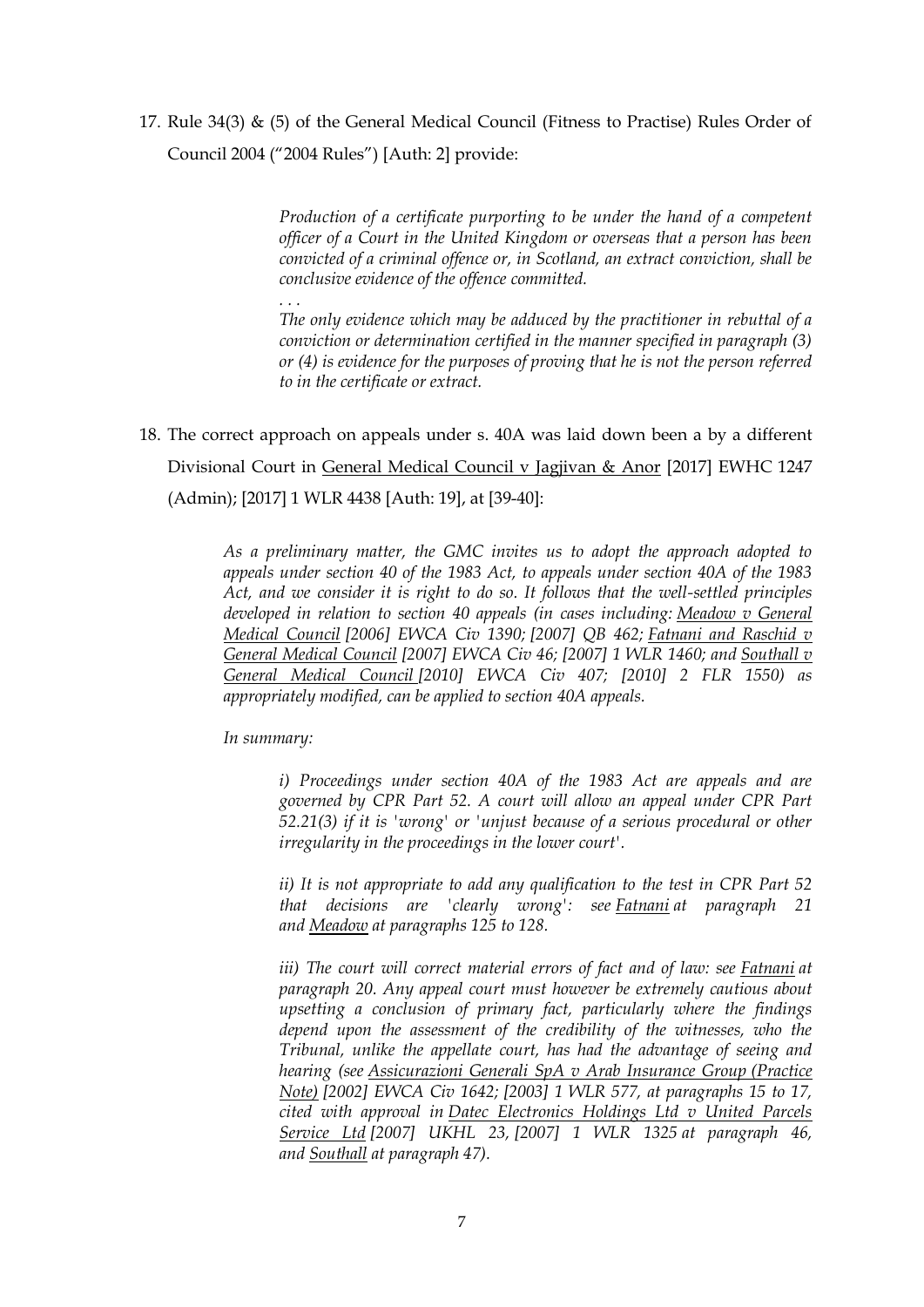*iv) When the question is what inferences are to be drawn from specific facts, an appellate court is under less of a disadvantage. The court may draw any inferences of fact which it considers are justified on the evidence: see CPR Part 52.11(4).*

*v) In regulatory proceedings the appellate court will not have the professional*  expertise of the Tribunal of fact. As a consequence, the appellate court will *approach Tribunal determinations about whether conduct is serious misconduct or impairs a person's fitness to practise, and what is necessary to maintain public confidence and proper standards in the profession and sanctions, with diffidence: see Fatnani at paragraph 16; and Khan v General Pharmaceutical Council [\[2016\] UKSC 64;](http://www.bailii.org/uk/cases/UKSC/2016/64.html) [\[2017\] 1 WLR 169,](http://www.bailii.org/cgi-bin/redirect.cgi?path=/uk/cases/UKSC/2016/64.html) at paragraph 36.*

*vi) However there may be matters, such as dishonesty or sexual misconduct, where the court "is likely to feel that it can assess what is needed to protect the public or maintain the reputation of the profession more easily for itself and thus attach less weight to the expertise of the Tribunal …": see Council for the Regulation of Healthcare Professionals v GMC and Southall [\[2005\]](http://www.bailii.org/ew/cases/EWHC/Admin/2005/579.html)  [EWHC 579 \(Admin\);](http://www.bailii.org/ew/cases/EWHC/Admin/2005/579.html) [2005] Lloyd's Rep. Med 365 at paragraph 11, and Khan at paragraph 36(c). As Lord Millett observed in Ghosh v GMC [\[2001\] UKPC 29;](http://www.bailii.org/uk/cases/UKPC/2001/29.html) [\[2001\] 1 WLR 1915](http://www.bailii.org/cgi-bin/redirect.cgi?path=/uk/cases/UKPC/2001/29.html) and 1923G, the appellate court "will afford an appropriate measure of respect of the judgment in the committee … but the [appellate court] will not defer to the committee's judgment more than is warranted by the circumstances".*

*vii) Matters of mitigation are likely to be of considerably less significance in regulatory proceedings than to a court imposing retributive justice, because the overarching concern of the professional regulator is the protection of the public.*

*viii) A failure to provide adequate reasons may constitute a serious procedural irregularity which renders the Tribunal's decision unjust (see Southall at paragraphs 55 to 56).*

19. The Divisional Court in the present case set out (DC: 8) and applied (DC: 36) the guidance in Jagjivan in the present case.

## **(C) Dr Bawa-Garba's grounds of appeal**

20. Dr Bawa-Garba advances five grounds of appeal, that the Divisional Court:

(i) erred in applying a presumption that a conviction for manslaughter by gross negligence should lead to erasure in the absence of exceptional circumstances;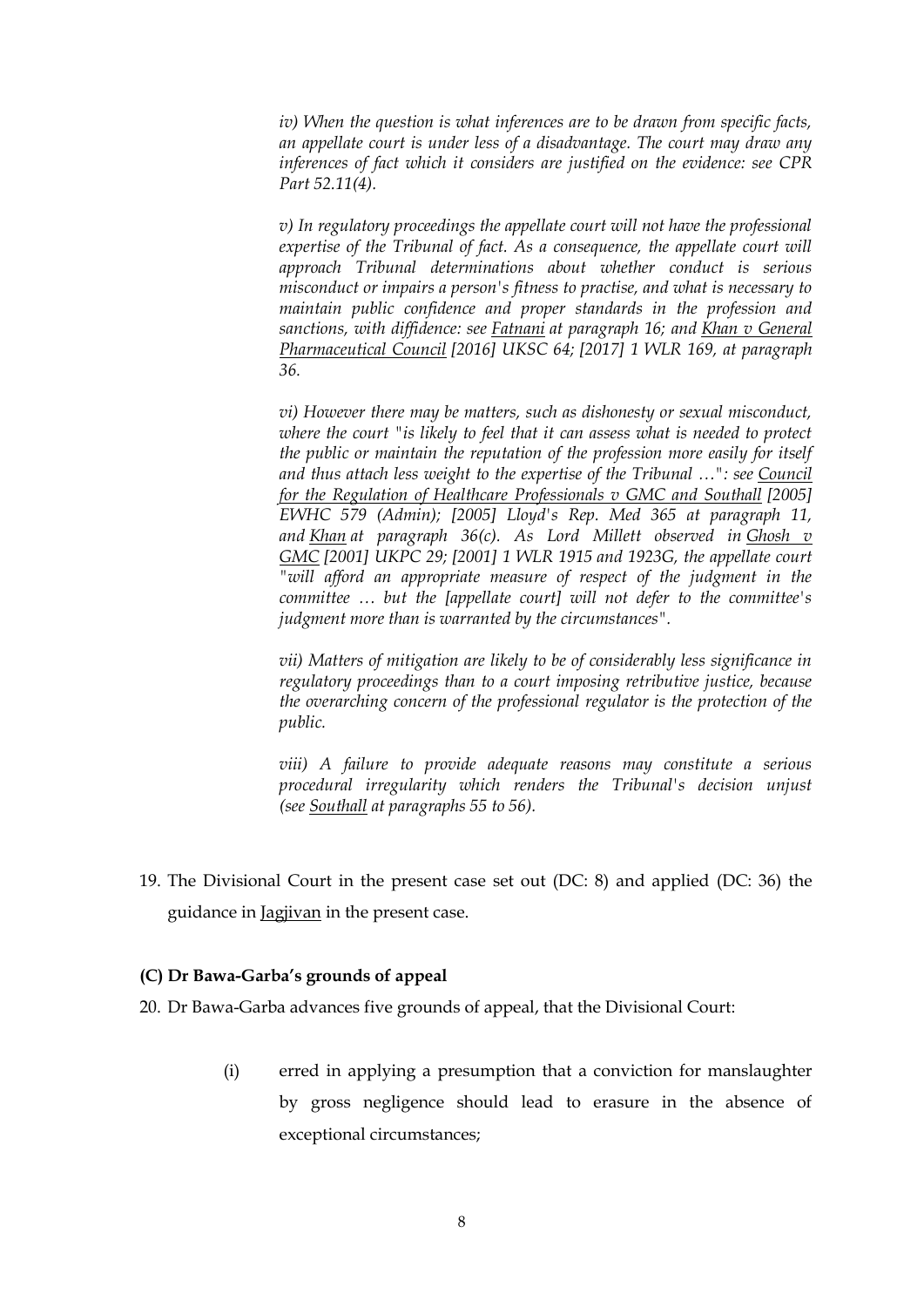- (ii) erred in failing to appreciate the distinct roles of the jury and the MPT;
- (iii) erred in substituting its judgment for that of the MPT;
- (iv) erred in concluding that, in taking account of the systemic failings at Leicester Royal Infirmary, the MPT failed to pay sufficient respect to the jury's decision; and
- (v) reached an irrational conclusion.

#### **(D)The GMC's response**

- 21. The simple response to Dr Bawa-Garba's appeal is that the Divisional Court was correct to decide that the MPT failed to apply Rule 34 of the 2004 Rules and undermined the rationale for making criminal convictions conclusive evidence of the offence committed in disciplinary cases. This was because, as the Divisional Court held, the MPT relied on precisely the same mitigating evidence that the jury held did not reduce Dr Bawa-Garba's individual culpability below the level of "truly exceptionally bad" incompetence to hold that erasure was not required. That should be an end to the matter.
- 22. The GMC, however, addresses the individual grounds of appeal below.

#### (i) Presumption of erasure

- 23. This ground depends on Dr Bawa-Garba establishing that the Divisional Court did precisely what it said it was not doing. The Divisional Court rejected a presumption of erasure (DC: 40) and accepted that all the circumstances of the individual case should be considered.
- 24. In any event, this ground of appeal may be little more than exercise in semantics. The GMC accepted below and still accepts that a conviction for manslaughter by gross negligence does not automatically lead to erasure. On the other hand, Dr Bawa-Garba did not seek to appeal (as she could have done as of right under s. 40 of the 1983 Act) against the sanction of suspension. Presumably therefore, Dr Bawa-Garba accepts that it was open to the MPT to start from the position that taking no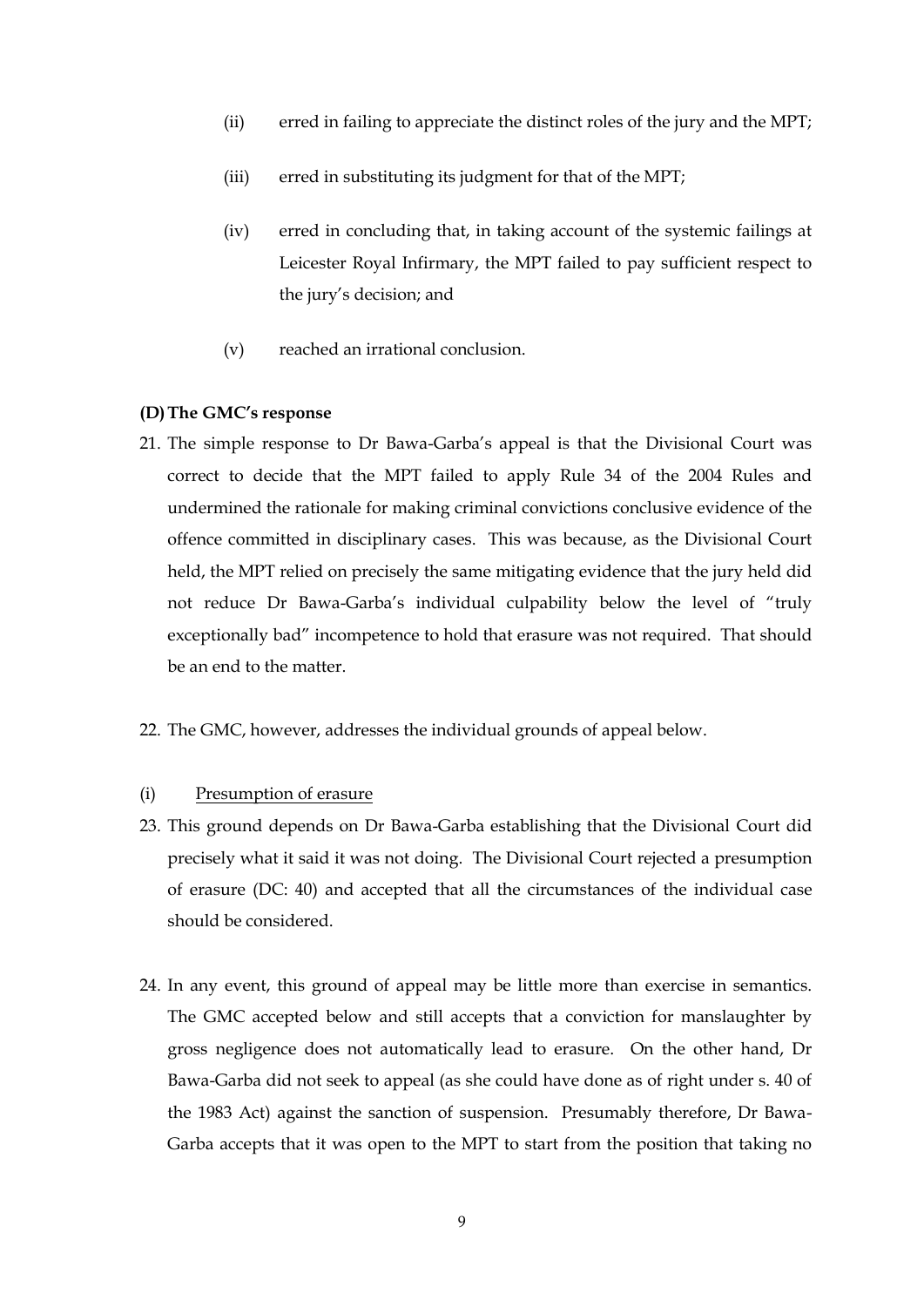action or imposing conditions on her registration would not be sufficient to mark the gravity of her conduct.

- 25. Dr Bawa-Garba does not challenge the Sanctions Guidance (2016) [Auth: 24] which makes clear (at para 102) that erasure may be appropriate (even where there is no risk to patient safety) in cases involving any one of: (a) "a particularly serious departure" from Good Medical Practice [Auth: 23] where the conduct is incompatible with being a doctor or (c) "doing serious harm to others ... through incompetence". This is not expressed as a "presumption", but the advice contained in the Sanctions Guidance has been described as "an authoritative steer . . . as to the application of th[e] principle" of proportionality in particular, and, more generally, "as to what is required to protect the public". Departure from the steer provided by the Sanctions Guidance may be legitimate, but "requires careful and substantial case-specific justification" (General Medical Council v Khetyar [2018] EWHC 813 (Admin) [Auth: 22], at [22], per Andrew Baker J). In this context, the difference between an "authoritative steer" and a presumption may not be very great.
- 26. The crucial question is whether the Divisional Court properly took account of the individual circumstances of Dr Bawa-Garba's conduct (which included the defence she ran in her criminal trial and which the jury rejected). The Divisional Court cited the relevant parts of the Sanctions Guidance (DC: 16, 49 & 53) and concluded that the individual circumstances of Dr Bawa-Garba's case were not such that sufficiently significant reasons could be given to justify a sanction less than erasure whilst still maintaining public confidence in the profession and its professional standards in a case such as the present where a doctor had hastened a patient's death through "truly exceptionally bad"failings. The individual circumstances also included Dr Bawa-Garba's serious and repeated errors (as described by the Court of Appeal (Criminal Division) and quoted (DC: 2)). The Divisional Court therefore plainly had regard to the individual circumstances of the case.
- 27. There was no requirement on the Court to set out the exceptional factors that might make erasure disproportionate. As the Court stated, it did not wish to "circumscribe" the relevant factors (DC: 40).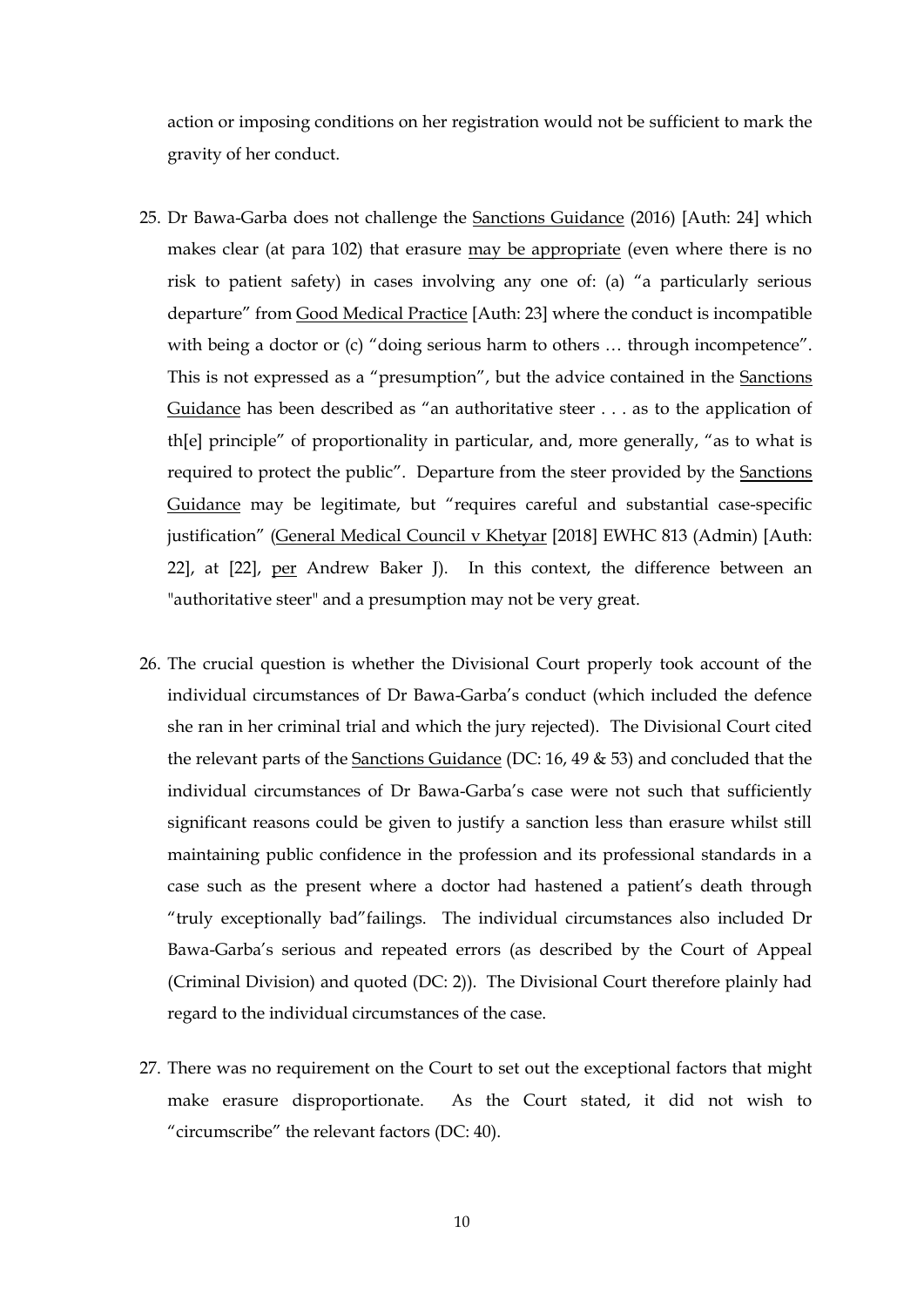#### $(ii)/(iv)$  The role of the court and MPT

28. The Divisional Court's reasoning is straightforward and correct. The rules of evidence governing MPT hearings make a certificate of conviction conclusive evidence not just of the fact of conviction, but of the basis for the conviction (DC: 7). In the present case, the jury found Dr Bawa-Garba's failures to be "truly exceptionally bad". It was not open to the MPT to decide that the context in which Dr Bawa-Garba's conduct took place and the failings of others reduced her personal culpability below that level of "truly exceptionally bad". The Divisional Court was not reading anything into the MPT's findings: the MPT included "multiple systemic failings" in its list of mitigating factors and stated that it took account of Dr Bawa-Garba's failings "in the context of wider failings" (DC: 19 and 42). That can only mean that the MPT regarded those failings as reducing Dr Bawa-Garba's personal culpability.

#### (iii) Substituting judgment

- 29. This was a case where the MPT had imposed the second most severe sanction at its disposal (12 months' suspension). If the Divisional Court considered that to be wrong in the sense of not being sufficient to protect the public (the test under the 1983 Act), the only outcome was erasure. The parties below agreed this and did not seek to have the case remitted (DC: 37). This was not a case where the MPT had any advantage over the Divisional Court in assessing Dr Bawa-Garba's culpability because she decided not to give any evidence before the MPT. Similarly, the MPT had no advantage over the Divisional Court in terms of medical expertise because the standard of the Dr Bawa-Garba's care had already been found to be "truly exceptionally bad" by the jury.
- 30. The Divisional Court did not simply decide that the jury's verdict should have been given greater weight as one factor in a multi-factorial balance. The 2004 Rules required the conviction to be treated as conclusive evidence that Dr Bawa-Garba's individual culpability was "truly exceptionally bad". The MPT undermined the 2004 Rules and the jury's verdict by reaching its own conclusion on Dr Bawa-Garba's individual culpability by reference to systemic failings and the failings of others.
- (v) Irrationality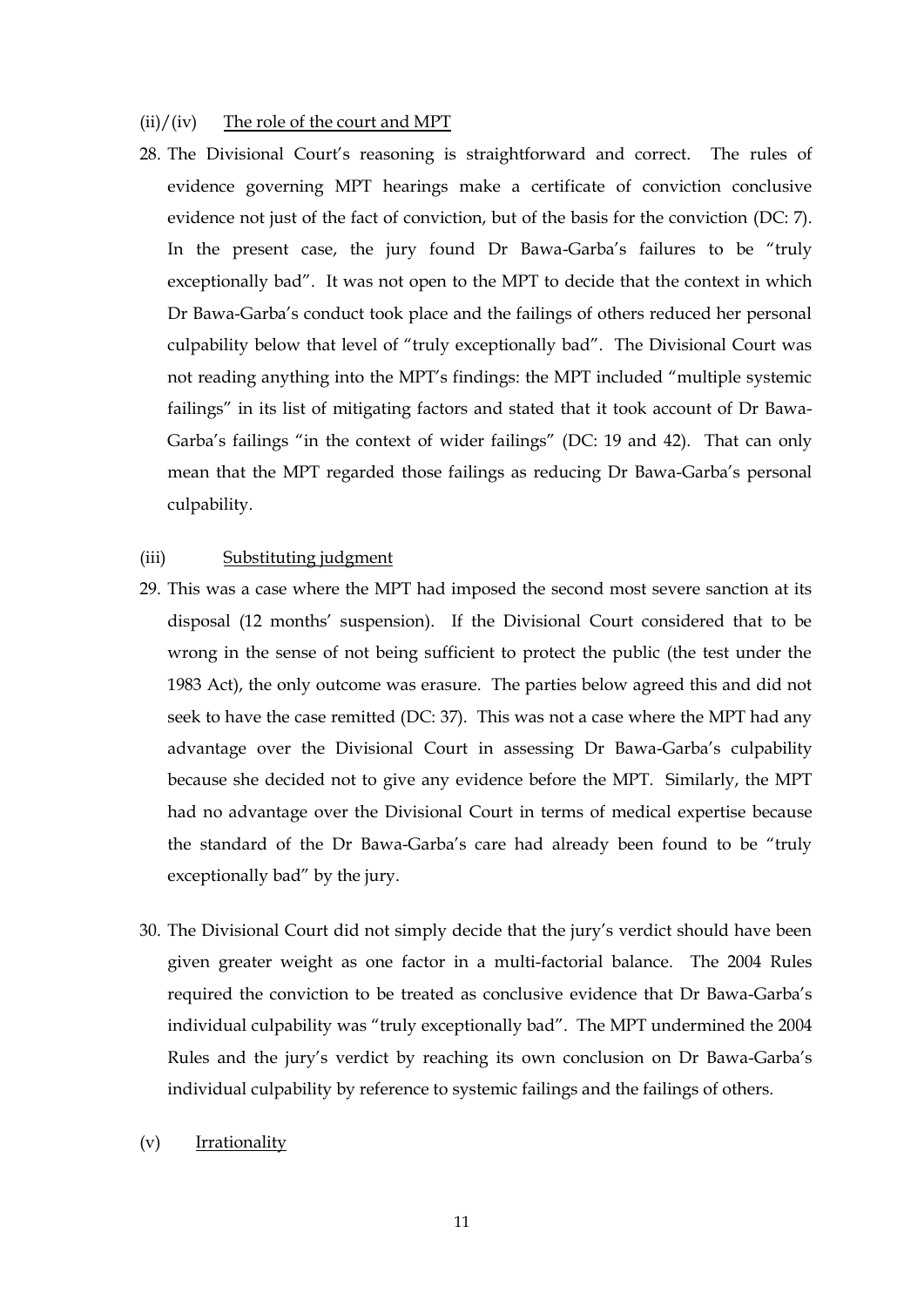31. The Divisional Court had regard to all the evidence before the MPT about Dr Bawa-Garba's career. The description of Dr Bawa-Garba's practice after the death of Patient A as being that she "practised safely as a doctor for almost four years" does not appropriately reflect the fact that she was on maternity leave for over a year in this period (January 2012-February 2013) and for a further 11 months (from December 2014 until her conviction) she was working in education with no patient contact at all. In any event, all these matters were emphasised by leading Counsel on behalf of Dr Bawa Garba before the Divisional Court.

# **Conclusion**

32. For the above reasons, the GMC invites the Court to dismiss the appeal.

**27 June 2018**

**IVAN HARE QC Blackstone Chambers**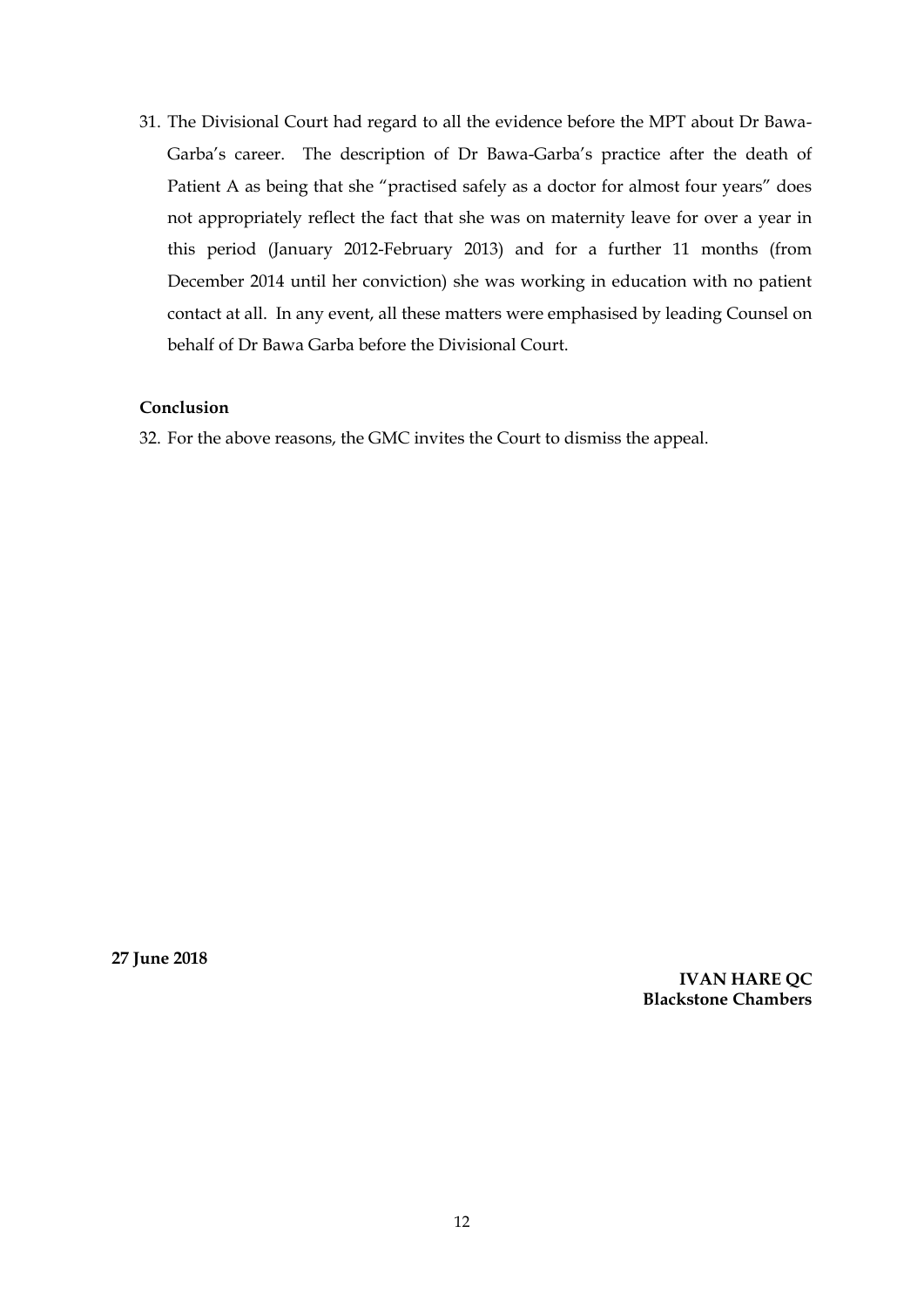## **C1/2018/0356**

**IN THE COURT OF APPEAL (CIVIL DIVISION) ON APPEAL FROM THE DIVISIONAL COURT (Gross LJ and Ouseley J) [2018] EWHC 76 (Admin)** 

**BETWEEN:**

**DR HADIZA BAWA-GARBA** Appellant **-and-**

**GENERAL MEDICAL COUNCIL** Respondent

**--and—**

**(1) BRITISH MEDICAL ASSOCIATION (2) PROFESSIONAL STANDARDS AUTHORITY FOR HEALTH AND SOCIAL CARE**

**Interveners** 

# **\_\_\_\_\_\_\_\_\_\_\_\_\_\_\_\_\_\_\_\_\_\_\_\_\_\_\_\_\_\_\_\_\_\_\_\_\_\_\_\_\_\_ RESPONDENT'S SKELETON ARGUMENT**

**\_\_\_\_\_\_\_\_\_\_\_\_\_\_\_\_\_\_\_\_\_\_\_\_\_\_\_\_\_\_\_\_\_\_\_\_\_\_\_\_\_\_**

GMC Legal General Medical Council 3 Hardman Street Manchester M3 3AW

Tel: 0161-923 6602 Fax: 0161-923 6201